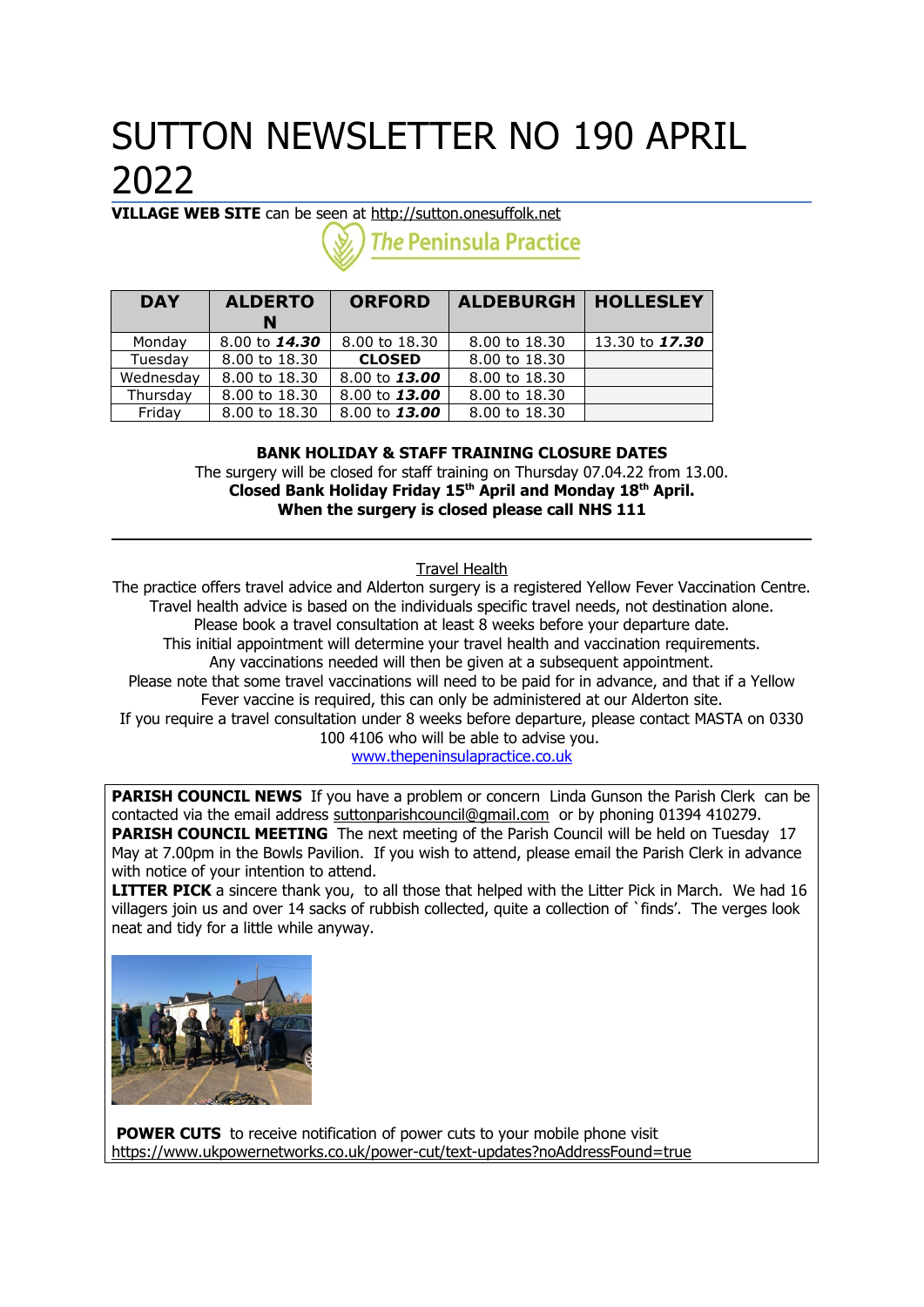**PLANNING APPLICATION** If you have any comments to make on the following please contact the Planning Officer at East Suffolk Council: Ref No DC/22/0684/FUL Application Validated 21 February 2022 Burnside, Woodbridge Road, Sutton, Two storey side extension and internal alterations following the demolition of a single storey flat roof addition to the original property.

**JUBILEE TREE** Sutton village residents came together recently to plant an oak tree, to mark the occasion of The Queen's Platinum Jubilee. The tree was donated by East Suffolk Council through the Treebilee project which was launched by HRH Prince Charles. The tree was planted by the oldest resident and two of the younger children in the village, one of which was asked to place a penny underneath the tree for good luck.



**MEMORIAL HALL NEWS 100 CLUB** the winners for the March draw were:

1<sup>st</sup> prize 9 £30 Sue Youngs, 2<sup>nd</sup> prize 17 £20 Chris Norton, 3<sup>rd</sup> prize 6 £10 Joy Porter Consolation Ball 1 £5 Jeff Collins. Well done all, thank you to all that entered the draw this month. This draw brings in a regular income for the play equipment fund and more numbers available should anyone else wish to join in! Anyone can join at any time, for more details please contact David on 01394 410279.

**VILLAGE BREAKFAST** the date for the next Village Breakfast is Saturday 2 April, all places have to be booked by phoning Sue on 01394 411793. The dates for 2022 are: 28 May, 6 August. 1 October and 3 December

**KNIT AND NATTER** the next Knit and Natter will be held in the Memorial Hall on Friday 1 April from 2-4pm There will be a nominal charge of  $£1$  per person to cover hire of hall and refreshments. Some of the ladies who attend are knitting squares to be joined together to make blankets for end of life patients at Ipswich Hospital. Blankets are required for both adults and children.

**2022 QUIZ DATE** Ouiz with Fish and Chip Supper, on Friday 8 April, for more details phone Jacki on 01394 411530.

**COFFEE AND CHAT will** be held in the Memorial Hall on Thursday 7 April from 10am.

**SPRING MARKET** will be held on Saturday 23 April 10am-12.30pm. There will be the usual stalls of cakes, raffle, tombola, refreshments, plants and a selection of handmade crafts. In aid of Hall and Church funds.

**AFTERNOOON CREAM TEA** thank you to everyone who attended the event which raised money for Sutton`s Queens Platinum Jubilee celebrations in June. Thank to those that baked cakes and those that helped on the day.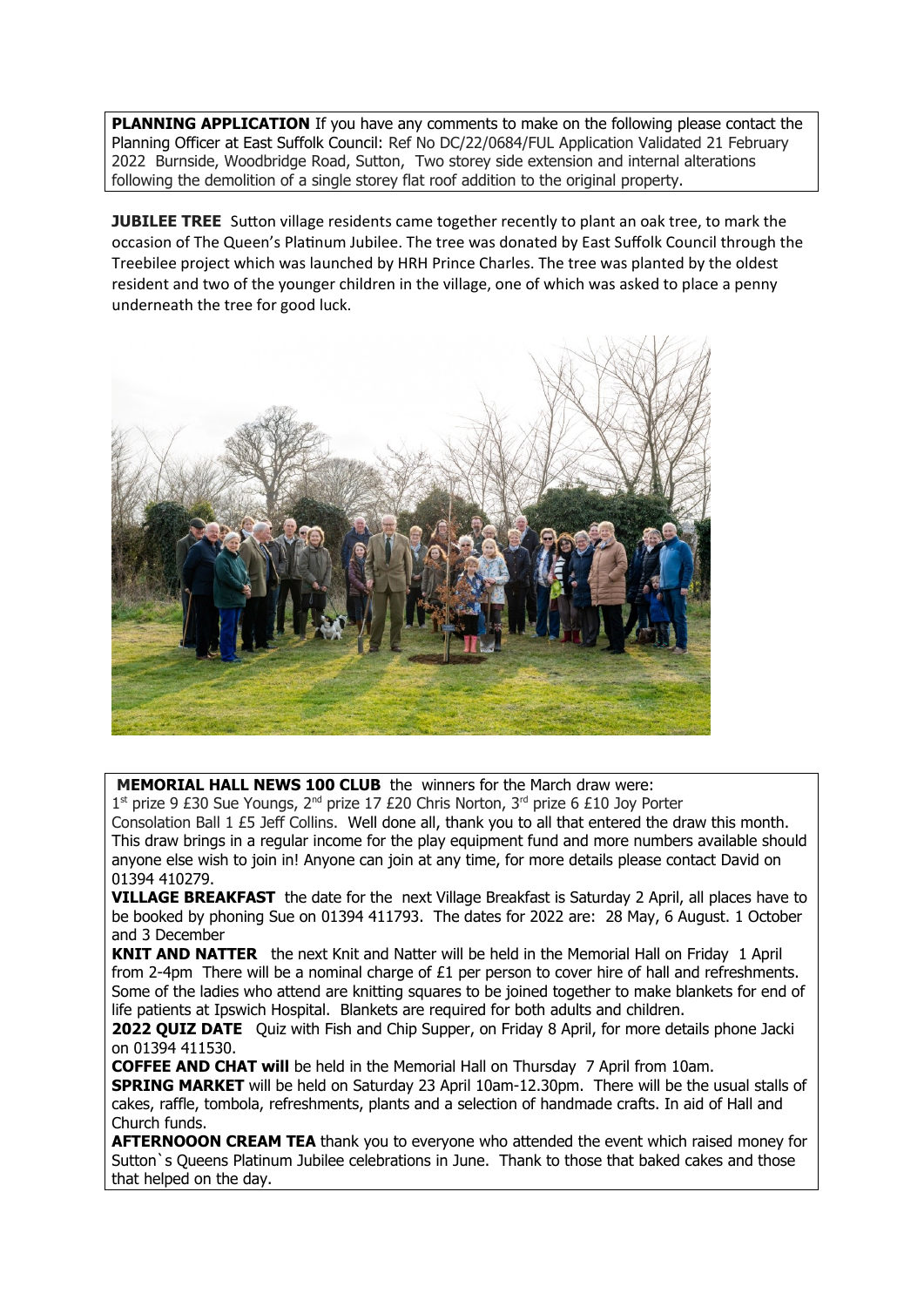

**QUEEN`S PLATINUM JUBILEE CELEBRATIONS** a separate flyer has been distributed regarding this**.**

**LADIES CLUB** our next meeting will be on Wednesday 13 April when we will be visiting Jars of Clay. For more details and any queries please contact Jacki on 01394 411530.

**OUTREACH POST OFFICE VAN** visits the Memorial Hall car park on a Thursday morning from approx 10.00-10.45 all the usual post office facilities are available.

**WET FISH VAN** visits the village on a Wednesday morning. Billy stops in The Walks (close opposite the Plough Inn) at approximately 9.15am and a further stop in Old Post Office Lane. Billy has a wonderful selection of fresh fish as well as some frozen fish products.

**MOBILE LIBRARY** visits Sutton on a Tuesday once a month at the lay-by by the Baptist Woodbridge Road, at 1535-1545. The dates for 2022: **26 April**, 24 May, 21 June, 19 July, 16 August, 13 September, 11 October, 8 November, 6 December

### **CHURCH NEWS Vicars Voice April 2022**

#### **Vicars Voice April 2022**

Have you ever noticed when attending various church services throughout the year, how the priests' stole and the altar cloths change colour at various times? Have you ever wondered why?



Well, the churches **year is made up of different seasons, and each** season has it's own colour. During Advent and Lent, Purple is used as a sign of penitence and preparation. Christmas and Easter will see the altar and priest dressed in Gold and White, colours of purity, triumph and glory. Red is used for **Pentecost**, when we celebrate the flames of the Holy Spirit descending  $\mathbb{R}$  on the heads of the disciples following the resurrection of Jesus. **Red is also worn to represent the martyrs, who** resurrection of Jesus. have given their lives in faith. Green is used for "ordinary" time,

This month we see an end to the season of Lent, and experience the

most important of all seasons in the churches year, Holy Week and Easter. It begins with Palm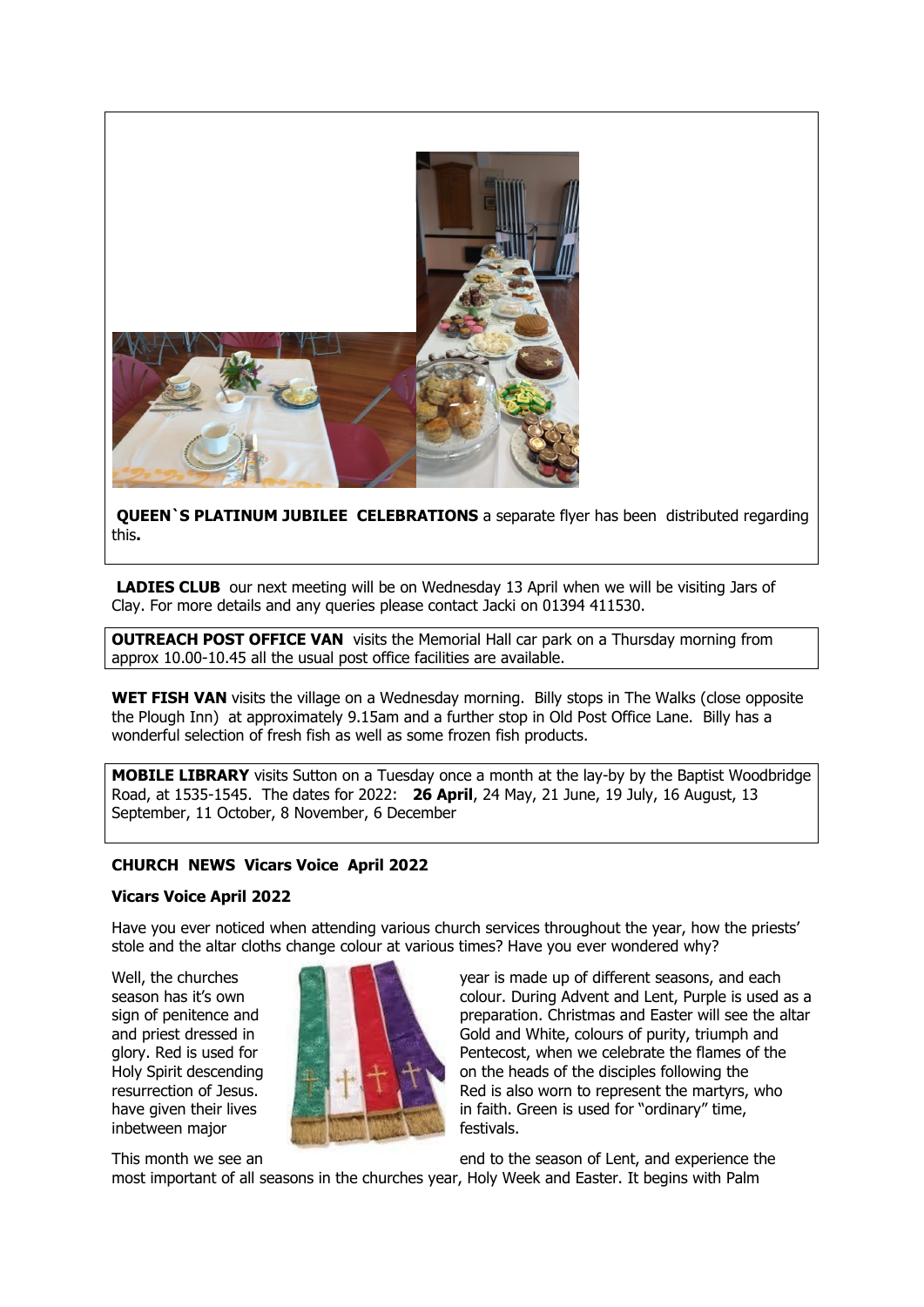Sunday, when palm crosses are handed to people in remembrance of the triumphant entrance into Jerusalem of Jesus, riding on a donkey, and people would lay palm leaves and branches under His way.

During Holy Week we think of the last few days Jesus spent with his disciples, teaching, healing, and preparing for what was to come. We see him overturning the money changers and traders in the temple, a man who is angry and frustrated at the lack of respect for God's house.

Maundy Thursday is the day we celebrate the Last Supper, when a sorrowful Jesus shared bread and wine with his friends, as symbols of his body and blood.



We then reflect on Jesus seeking the peace of the Garden of Gethsemene, where He goes to pray and where, in one, brief simple moment, we see the humanity of a man frightened and vulnerable (and how many of us have had one or more of those moments?), but we also see a man of courage who says.."if it is to be, it will be"!

Then comes Good Friday, and many people ask why it is called Good Friday when Jesus suffered pain on the cross? It is called Good Friday because Jesus died for the good of all mankind, whether they accept him or not. It is also called Good because it leads us to the glory of the Resurrection and the promise of eternal life for us all. It is a day when love reigned unconditionally.

Then comes the thrill of Easter Sunday, the day we celebrate the celebrate the resurrection of Jesus with gold and white altar cloths, and the springing of new life all round us in the blossoming trees and profusion of daffoldil's and life all round us in the blossoming trees and profusion of crocuses, and yes…chocolate Easter Eggs!!

This year, we think off all those who are having to start a new life away from their home and country, families and friends, because of war and violence. This Easter we count our blessings, and perhaps in our own small way, whether

through donating essential goods or money to the DEC for those less fortunate, let us be all **become a blessing to each other.** 

With love and Blessings for **a blessed Holy Week and Easter,** 

Rev Mandy

# **SERVICES IN APRIL**

| Sun 3 April       | 9.30        | M   |
|-------------------|-------------|-----|
|                   | 11.00       | M   |
| Sun 10 April      | 11.00       | м   |
| (Palm Sunday)     |             |     |
| Thur 14 April     | 7pm         | H٥  |
| (Maundy Thursday) | W           |     |
|                   | 8.30pm      | Sil |
|                   | To midnight |     |
| Fri 15 April      | 12noon      | W   |
| (Good Friday)     |             | SL  |
| Sat 16 April      | 6pm         | Ea  |
| (Easter Eve)      |             | Lig |
| Sun 17 April      | 11.00       | н   |
| Sun 24 April      | 9.30        | Fa  |
|                   |             |     |

orning Praise **Sutton Heath** orning Praise Shottisham **Sun 10 April 11.00 Morning Praise Sutton Thur 14 April 70 April 14 April 7pm Holy Communion** St Felix ith Foot Washing **8.300pm St Felix** Itton Church

alk of Witness to Shottisham aster Eve Vigil and Wantisden ahting of Paschal Candles **Sun 17 April 11.00 Holy Communion Sutton**

amily Communion Shottisham

**BAT BOXES** The PCC would like to place some Bat Boxes in the trees in the Churchyard and if anyone would like to make some bat boxes, we would be very grateful.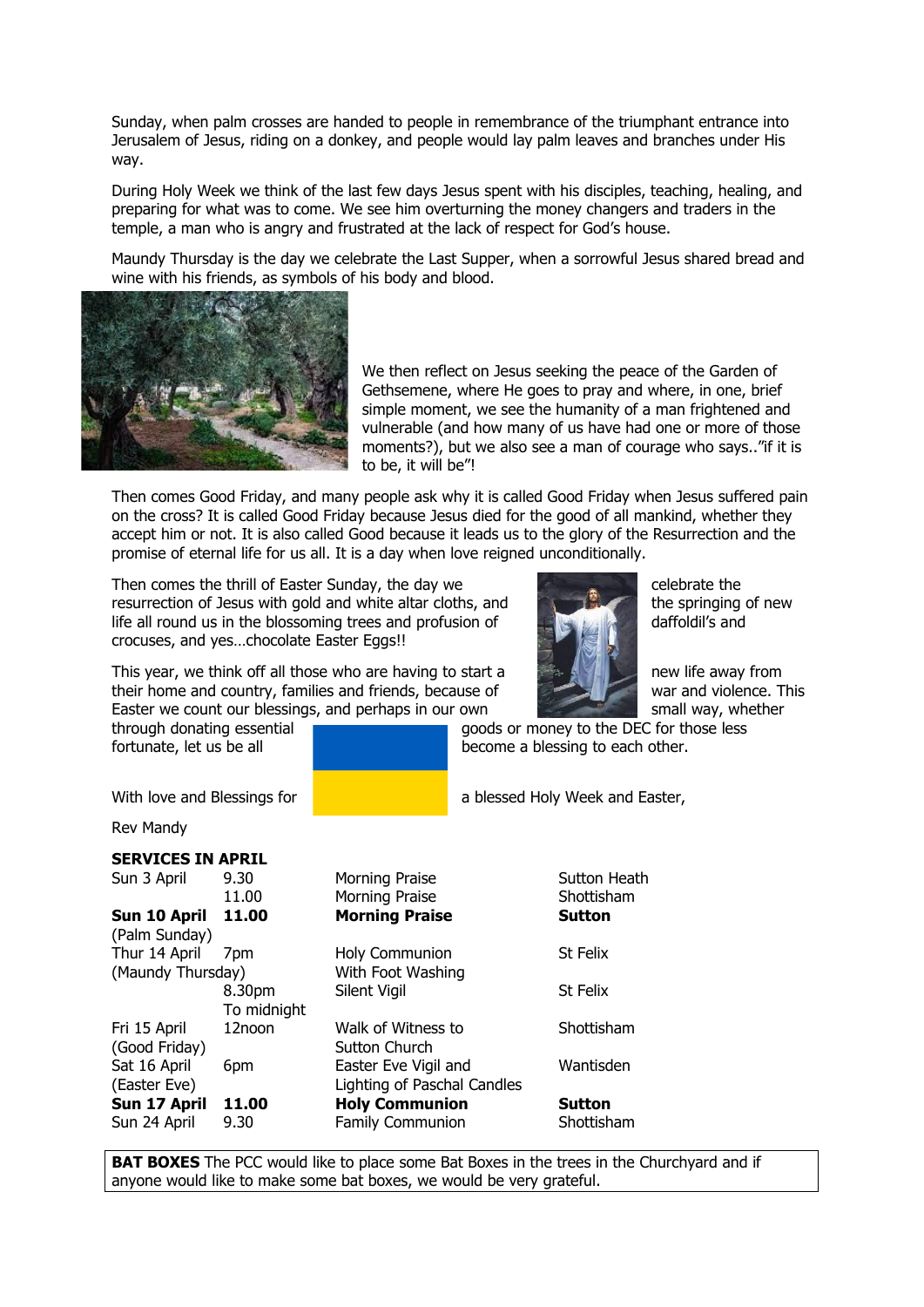**GIRLS NIGHT OUT** the next event will be held on Friday 29 April the theme `Treasures from the Past' 6.30pm for 7pm £6 per person. Places must be booked by phoning Sue on 01394 411793 or emailing susancollins0911@gmail.com

**FRIENDSHIP LUNCH** the next Friendship Lunch will be held on Thursday 21 April in the Memorial Hall at 12 for 12.30. The price of the meal is £5 per person. All who are alone, lonely, find it difficult to cook are invited to attend. **If you wish to attend you must book your place by phoning Sue on 411793 or Daphne on 384659.** If you require transport again please phone Sue or Daphne to arrange this. If you are housebound and would like to receive a meal delivered to your home in Sutton again phone either of the above named ladies.

**FOOD BANK** any donations towards the local Food Bank can be left in the porch at All Saints Church, Sutton. Thank you.

**NEWSPAPERS** there is a facility to have your newspaper delivered to the Memorial Hall for collection each day. For more details please phone Caroline on 01394 410069 or email her on [caroline.fiddes@msn.com](mailto:caroline.fiddes@msn.com)

**SANDLINGS PRIMARY SCHOOL** Greetings from everyone at Sandlings Primary



Thursday 3rd March was World Book Day and the children thoroughly enjoyed the day. Unbelievably due to the pandemic it had been two years since we were last able to share the day as a whole school and so the day was extra special! The day began with ferrying the children to WHSmiths in our

minibus so that they could all spend their World Book Day book voucher. We raised £70 to buy new books, which was supplemented by a kind donation from WHSmiths as well.

For many children this was their first school trip and we were delighted with all the positive comments from members of the public about the children's behaviour and enthusiasm for books and reading!

Back at school children had entered our "Book in The Jar" competition; the entries were so creative and it was hard to choose the winners, which included jars on the themes of The Hobbit, The Hungry Caterpillar and Charlottes Webb.

Classes mixed together in the afternoon to share stories with each other and take part in a book swap event, for some of us bringing back memories of Saturday Morning Swap Shop! Don't forget you can follow us on Facebook https://www.facebook.com/SandlingsPrimarySchool/ and Twitter @SandlingsP Miss Toal and the Sandlings Team

**ALL SAINTS ART AND CRAFT EXHIBITION** will be held on Saturday 13 and 14 August in the Sutton Memorial Hall. For further details regarding the Art Exhibition/Sale and the Sale of Crafts contact Sue on 01394 411793 or email [susancollins0911@gmail.com](mailto:susancollins0911@gmail.com) and she will forward the details to you.

**SUTTON BOWLS CLUB** The Green will be opening on the afternoon of Saturday 23 April at 1pm and members would like to encourage friends and family to attend, roll up will be followed by tea and cake! Also in line with the rest of the league, the Bowls Club will be holding a Bowls Weekend on  $30<sup>th</sup>$  April/1<sup>st</sup> May to encourage new people to try their hand at Bowling. Please spread the word as the Bowls Club would like as many people as possible to attend as they would love to welcome new members to the Club.

#### **CONTACT NOS:**

| Rev Giles Tulk     | 01394 450610 |
|--------------------|--------------|
| Rev Mandy Reynolds | 01394 420129 |
| Daphne Menear      | 01394 384659 |

[regileswtr@gmail.com](mailto:regileswtr@gmail.com) rev mandy rendlesham@yahoo.com daphne menear@hotmail.com